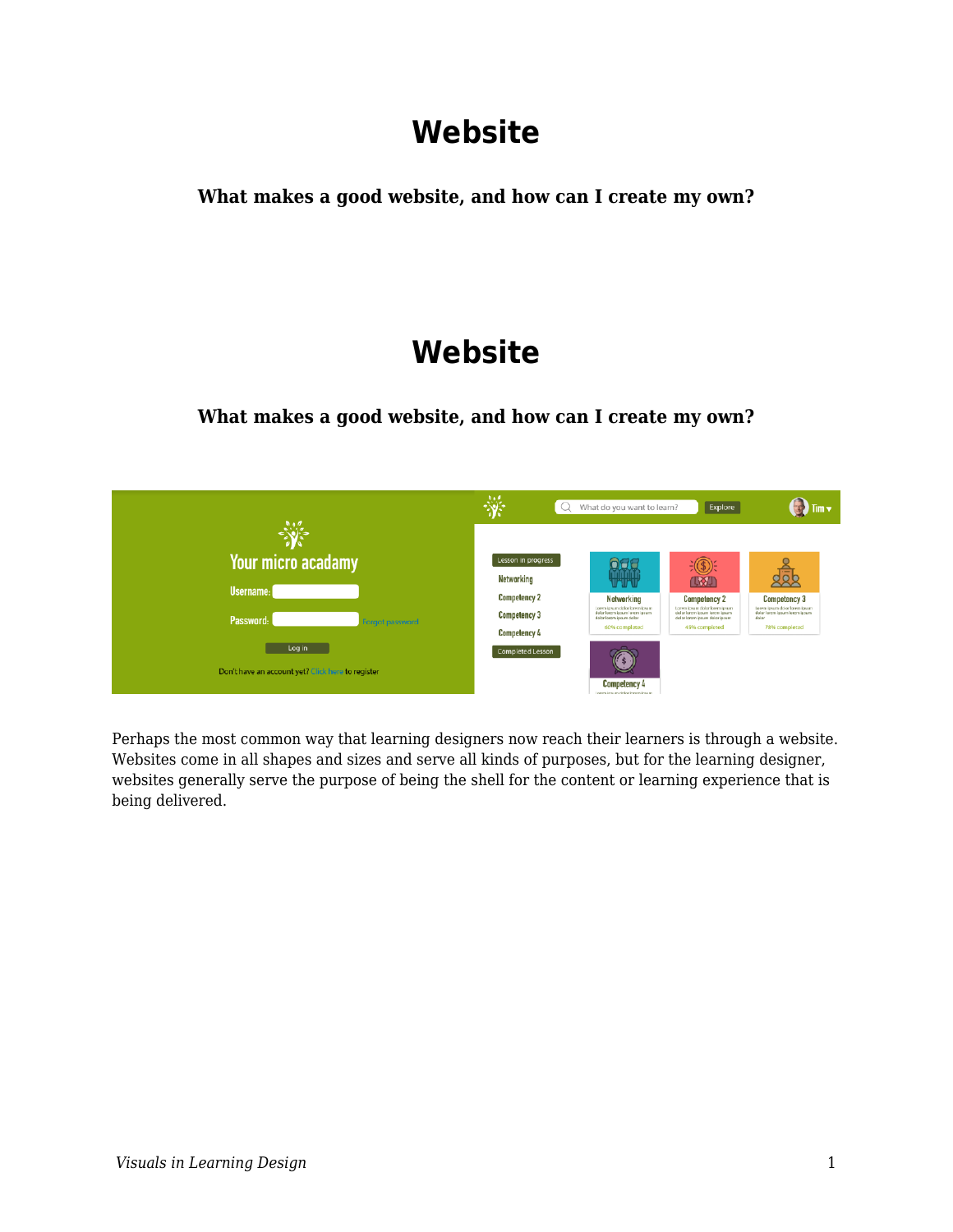

## **COMPREHENSION**

# **RETENTION**

In terms of ARC, then, a website's primary function is to appeal to the learner and to get them to stay on the site learning. Comprehension is the least important aspect of ARC for websites, because it is anticipated that comprehension will be focused on through the modules or content in the website and not the website itself. This means that website designs should strive to be clear, sleek, and inviting and should also make it clear to the learner where they are and where they need to go to keep learning. It also means that the design goals and decisions of the website might vary from those of the content, wherein the website focuses on navigation and ease, while leaving the heavylifting of learning to the content being provided, such as an infographic or instructional video.

For this project, you will create a multi-page visual mockup for a website of your choice. You are encouraged to use existing [User Interface Design Kits](https://edtechbooks.org/design/user_interface_design_kits) (e.g., Google Material Design, Bootstrap, jQuery UI Mobile, Publica) and your own pre-existing components (e.g., icon library, dashboard, infographic) along with Adobe Illustrator to complete this project.

## **Task**

Create a mockup of your own original website using Adobe Illustrator or another program.

#### **Requirements**

Use a maximum width of 1280px and a minimum height of 800px.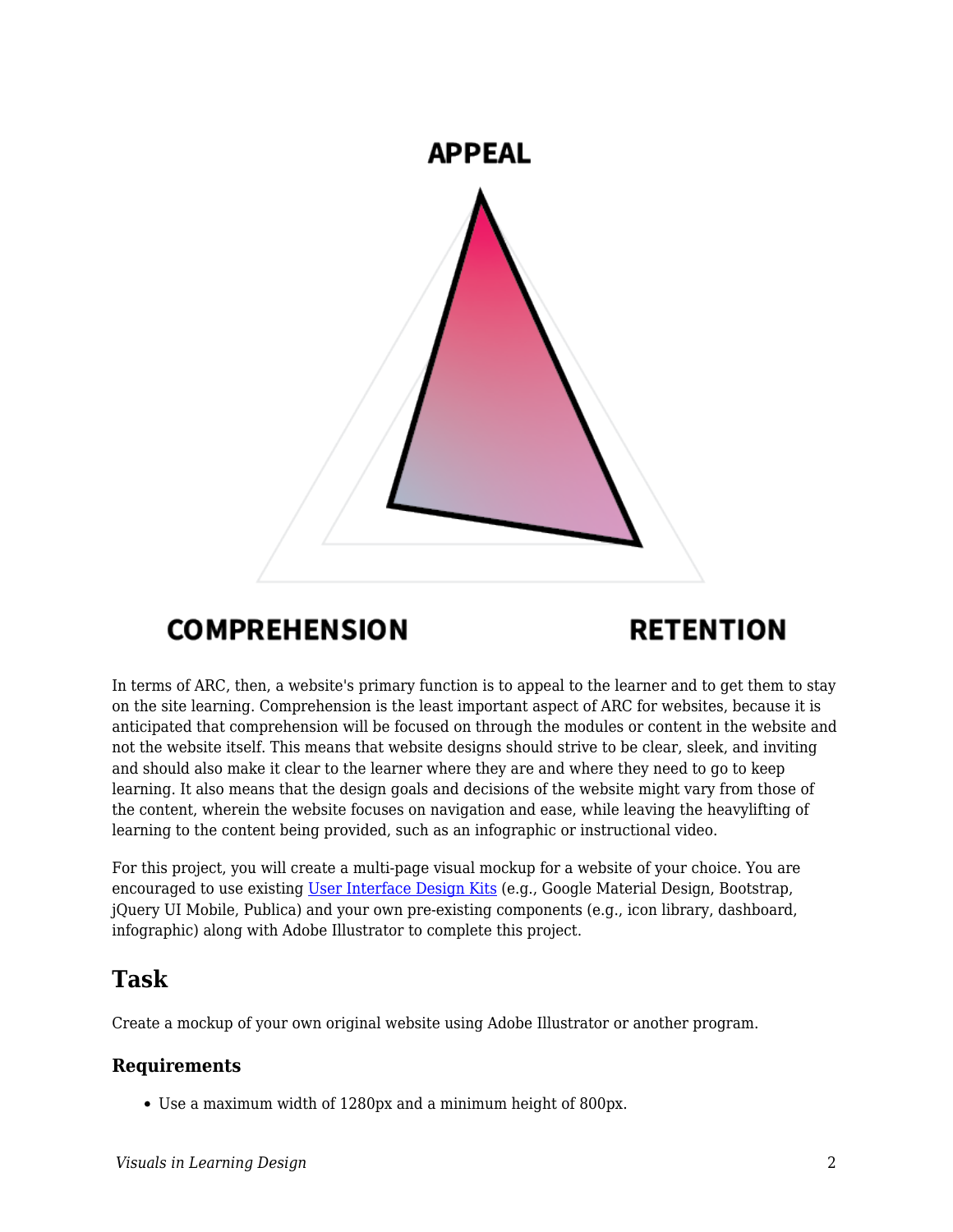- Create separate artboards for each page.
- Include mockups of at least 6 pages, including the following:
	- $\circ$  1 homepage;
	- $\circ$  1 form submission page (e.g., login, account creation);
	- $\circ$  1 content page (e.g., item catalog, course list);
	- 3 other pages of your choice (e.g., contact, about us, verification).
- When sharing your site, use a program that mimics user interaction and allows your viewer to navigate the site's user pathways, such as InVision or Adobe XD.

#### **Guidelines**

- **Choose a theme.** Color, image, and text choices should be consistent and complementary to your intended theme.
- Represent the user pathway. Choose pages that will allow your viewer to understand the user's pathway through the site.
- **Don't overuse stock photos.** If a picture is worth a thousand words, then you don't want to just include a novella's worth of gibberish on your site.
- **Include content.** Though you don't need to create all of the textual content for your site, you can populate it with placeholder text, such as **Lorem Ipsum** or **Bacon Ipsum**.
- **Don't recreate the wheel.** Use existing [User Interface Design Kits](https://edtechbooks.org/design/user_interface_design_kits) and [Design Guides.](https://edtechbooks.org/design/design_guides) This will make your life easier and will also make life easier on your developers, should you ever actually build the site.

### **Tutorial Videos**

#### **Colorful Gradient Web UI Design in Adobe illustrator**

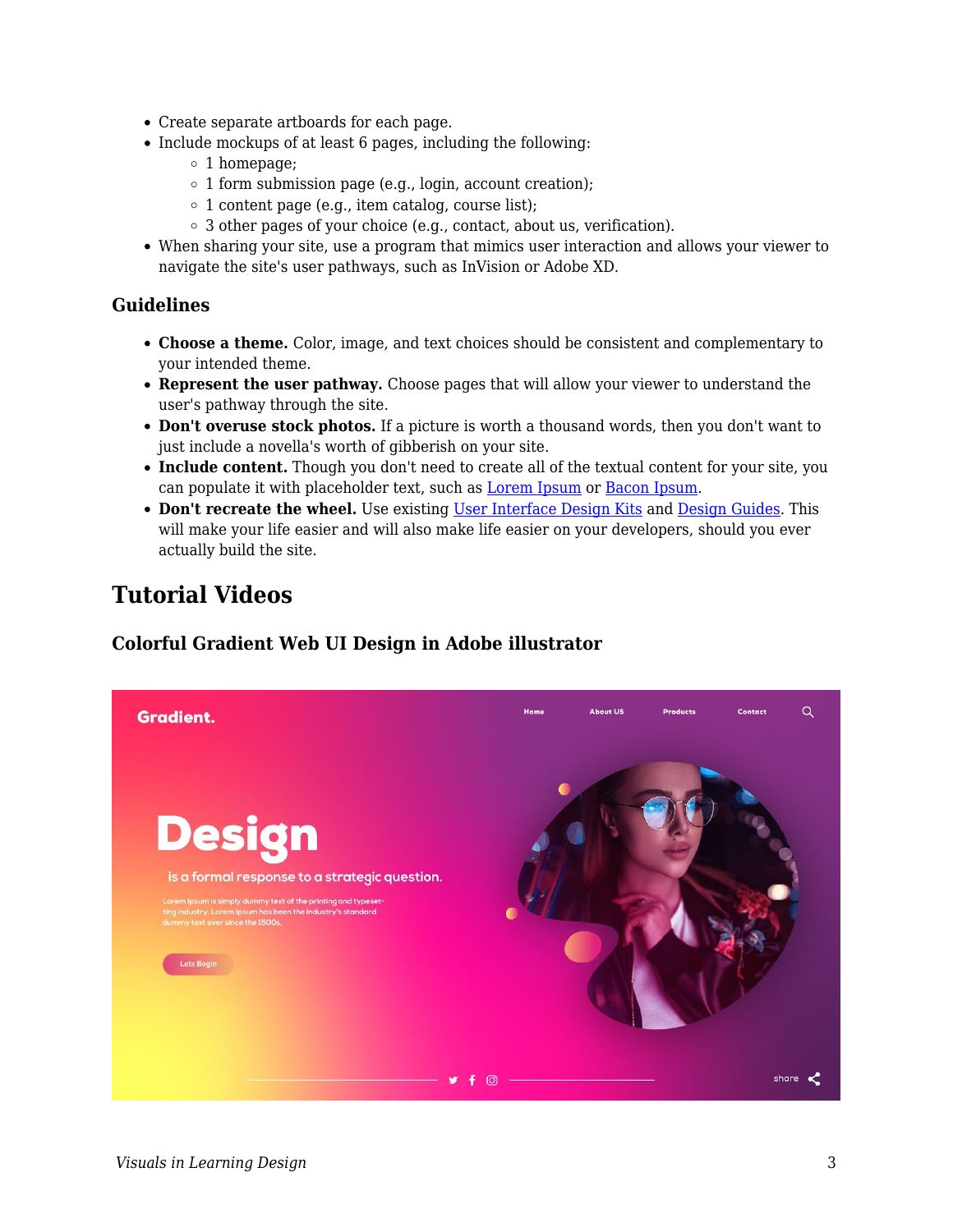[Watch on YouTube https://edtechbooks.org/-eMM](https://www.youtube.com/embed/V2aaotz72cE?autoplay=1&rel=0&showinfo=0&modestbranding=1)

#### **Illustrator Tutorial: How to Design Webpage**



## **Evaluation Criteria**

|          | <b>Unsatisfactory</b>                                                                         | Basic                                                                      | Competent                                       | <b>Professional</b>                                                                   |
|----------|-----------------------------------------------------------------------------------------------|----------------------------------------------------------------------------|-------------------------------------------------|---------------------------------------------------------------------------------------|
| Layout   | The layout is either<br>cluttered or sparse.                                                  | The layout gives<br>sufficient space to<br>all elements,                   | organizing<br>them in an<br>aesthetic<br>manner | that fosters<br>readability and instant<br>recognition.                               |
| Color    | Color is not used or is<br>distracting,<br>disharmonious, or<br>confusing.                    | Color is used in a<br>non-distracting<br>manner                            | that<br>enhances<br>visibility                  | and enhances meaning<br>and aesthetics.                                               |
| Graphics | Graphics are not used<br>or are poorly<br>constructed, not<br>discernible, or<br>distracting. | Original graphics are<br>used $(e.g.,$<br>illustrations, graphs,<br>icons) | that are<br>clearly<br>discernible              | and improve aesthetics.<br>or enhance meaning in a<br>professional-looking<br>manner. |
| Font     | Fonts are not used or<br>are inappropriate,<br>inconsistent, or<br>frequently changing.       | Appropriate fonts<br>and text sizes are<br>used                            | in a<br>consistent<br>manner                    | that only changes to<br>enhance meaning.                                              |